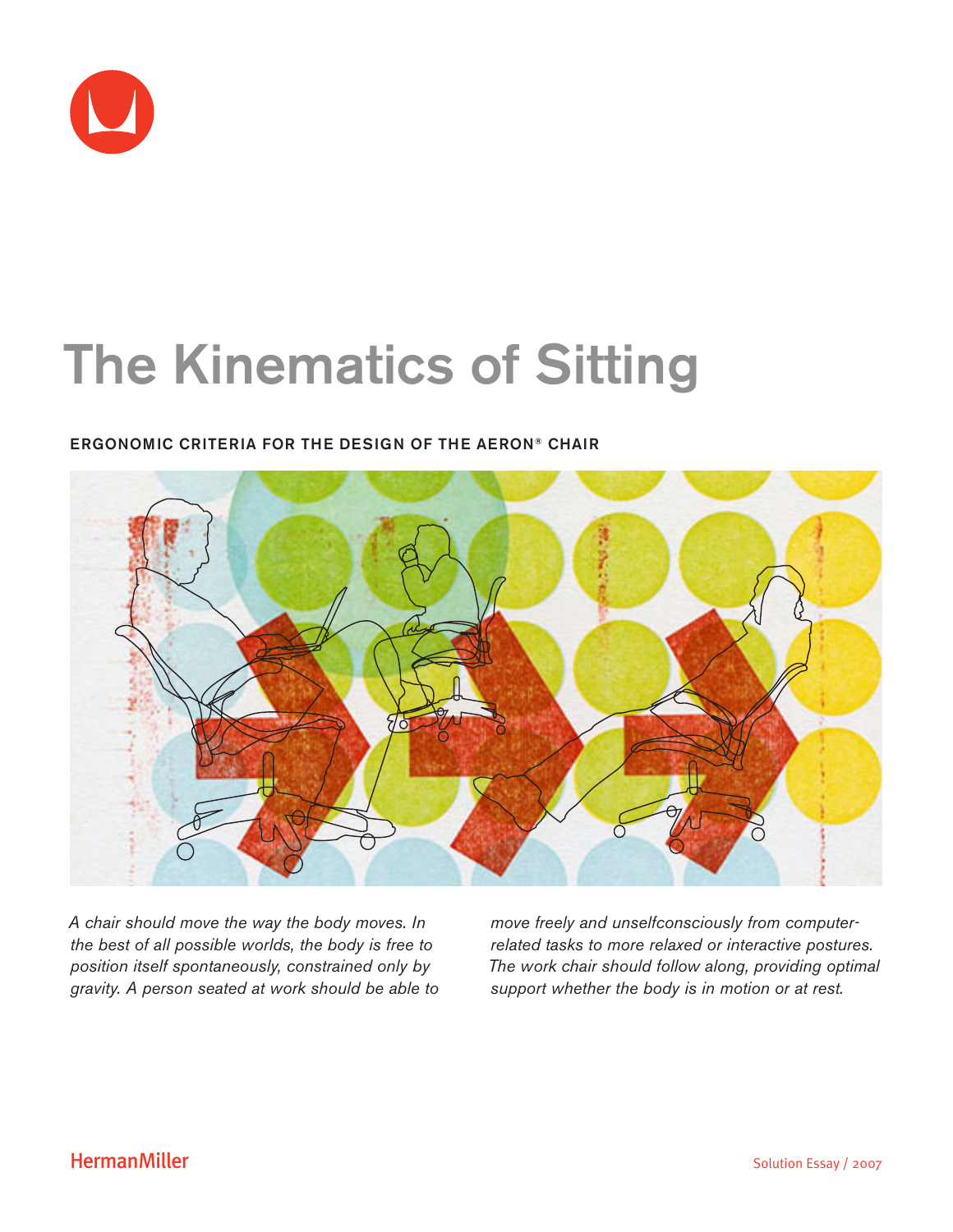### What We Know

People assume many different positions when they sit at work. Movement while seated is healthy. People rarely adjust their chairs.

People who sit at their work rarely sit still. Field studies of people working at VDTs (Grandjean et al. ,1983; Grieco et al., 1986) found them assuming a wide variety of postures even while performing a single task. Our own research and observations of seated behavior in the office identified three distinct modes of sitting at work:

- Forward sitting: used for performing work on the plane of a desk or for interacting with office equipment (Mandal, 1985). (People of small stature working at a fixed-height work surface are virtually forced to assume this posture.)
- Slightly reclined sitting: used for conversation, telephoning, keyboarding, and mousing. Research shows that it is a preferred work posture (Grandjean, 1980; Laubli, 1986).
- Deeply reclined sitting: used for resting, reading, and, in some cases, keyboarding.

Experts agree that changing positions at work has important benefits for the sitter: Muscle movement serves as a pump to improve blood circulation (Schoberth, 1978), movement of the spine nourishes the intervertebral discs (Holm and Nachemson, 1983), reclining while seated pumps nutrients to the discs (Andersson, 1981), and continuous movement of joints is therapeutic for joints and ligaments (Reinecke, 1994). But if a chair requires its user to adjust it in order to shift into another position, it may have the effect of keeping the sitter undesirably still. Studies of people sitting at work indicate that they tend not to use manual adjustments on their chairs (Kleeman and Prunier, 1980; Stewart, 1980).

### **Therefore**

A good work chair allows a person to sit comfortably and properly supported in each of the three basic work postures and to move spontaneously between them while maintaining that comfort and support.

## Design Problem

Support the lower back's natural curve in all the sitting postures assumed at work without requiring the sitter to make conscious, active adjustments to the chair.

In the seated position, the body does not automatically adjust to achieve optimal spinal and pelvic alignment. The unsupported lower back tends either to straighten or to slump in an outward, kyphotic curve rather than the more healthful inward, lordotic curve it naturally assumes in a standing position (Andersson et al., 1979).

Studies of the seated body have shown that the position of the pelvis determines the shape of the spine (Schoberth, 1970), due to the relatively rigid connection between the sacrum (the base of the spine) and the pelvis. In a seated position, the pelvis tends to rotate backward, causing the lumbar spine to flatten or curve outward (Andersson et al., 1979). Providing support that stabilizes the pelvis to prevent backward rotation ensures a natural curve, whereas applying pressure to the lumbar spine does not (Kroemer, 1971; Grandjean, 1980; Zacharkow, 1988). A chair that provides support that nests the sacral-pelvic area as well as a deliberately placed target to engage the ischial tuberosities (sitting bones) creates a pocket that holds the pelvis in its natural position. / See Figure 1 /

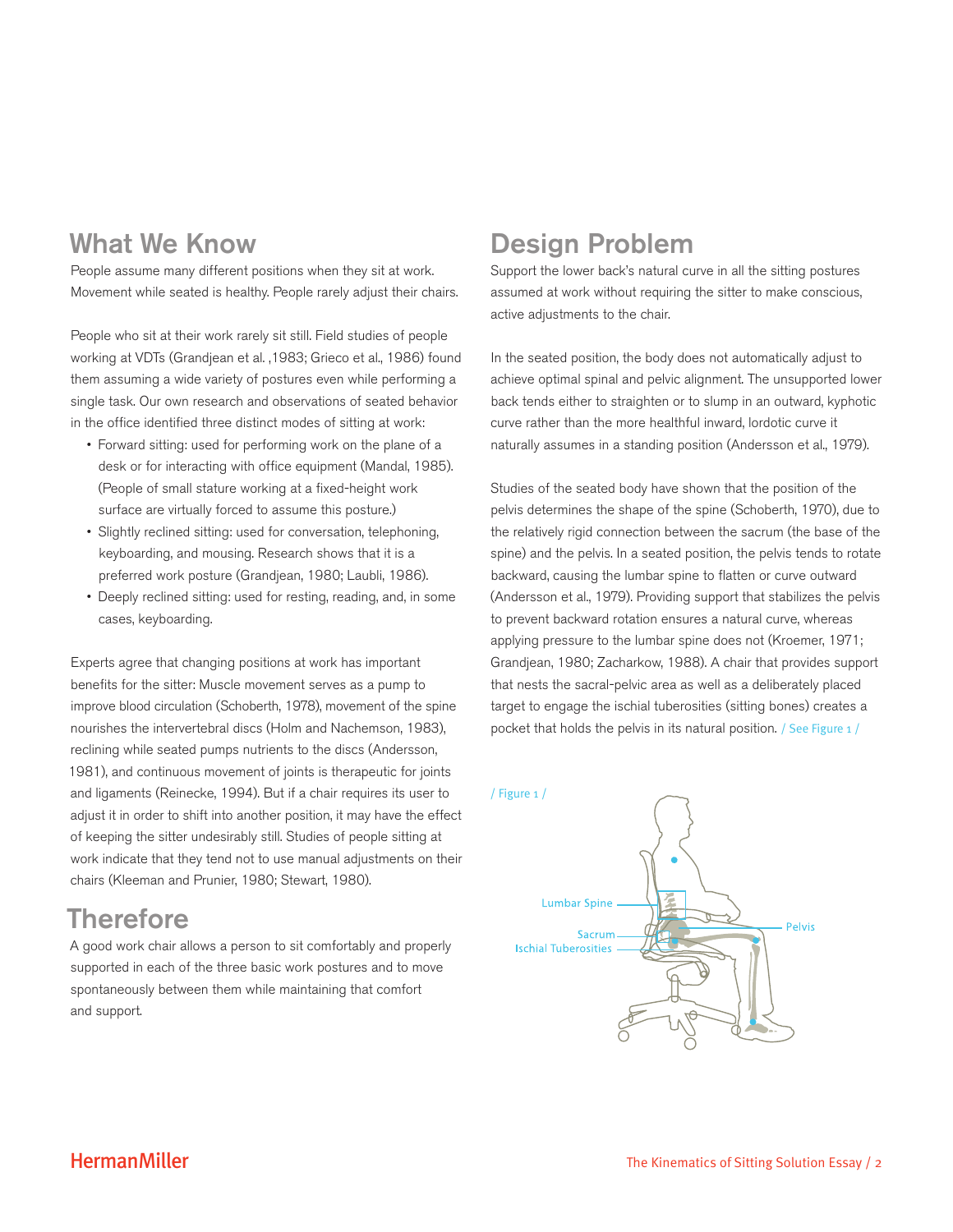# Design Solution

Provide support that nests the sacral-pelvic area and tilt action that echoes body mechanics.

The design of the Aeron chair bypasses current mechanical models in favor of a tilt geometry based on human body linkages. Bill Stumpf's research with Roger Kaufman at George Washington University identified the relationship of the body's major pivot points as it moves between the three basic seated postures. If it were possible for the body to move from an upright seated position to a reclined position without the support or constraints of a chair, this is what it would look like: / See Figure 2 /



- With the feet flat on the floor and a slightly open angle between the lower and upper leg, all of the body's major joints pivot about the center of the ankle joint (A)
- The knee joint (B) actually doesn't pivot so much as travel in a gentle arc.
- The hip joint (C) follows an inclined arched path about a line connected to the ankle pivot (A) and pivots as the trunktothigh angle opens.
- The arms pivot about the shoulder joint (D).
- Throughout the movement the head pivots about the cervical spine (E) to maintain a constant relationship between the face plane and a visual target.

The linkages of the Aeron chair were designed to echo these body linkages in a movement that corresponds (coheres) to the natural movement (kinematics) of the human body. We call it the kinematic coherence model and refer to the mechanism as the Kinemat® tilt.

• In an upright position, the self-shaping ischial target in the seat pan and the contours of the backrest create a pocket to hold the pelvis at a slight forward tilt to enhance lordosis. / See Figure 3 /



#### / Figure 3 /

/ Figure 4 /

• As the chair reclines, the feet remain flat on the floor as the lower leg pivots around a stationary ankle joint. The backrest drops about the hip pivot point, maintaining the same point of contact between the backrest and the pelvis throughout the range of movement. / See Figure 4 /

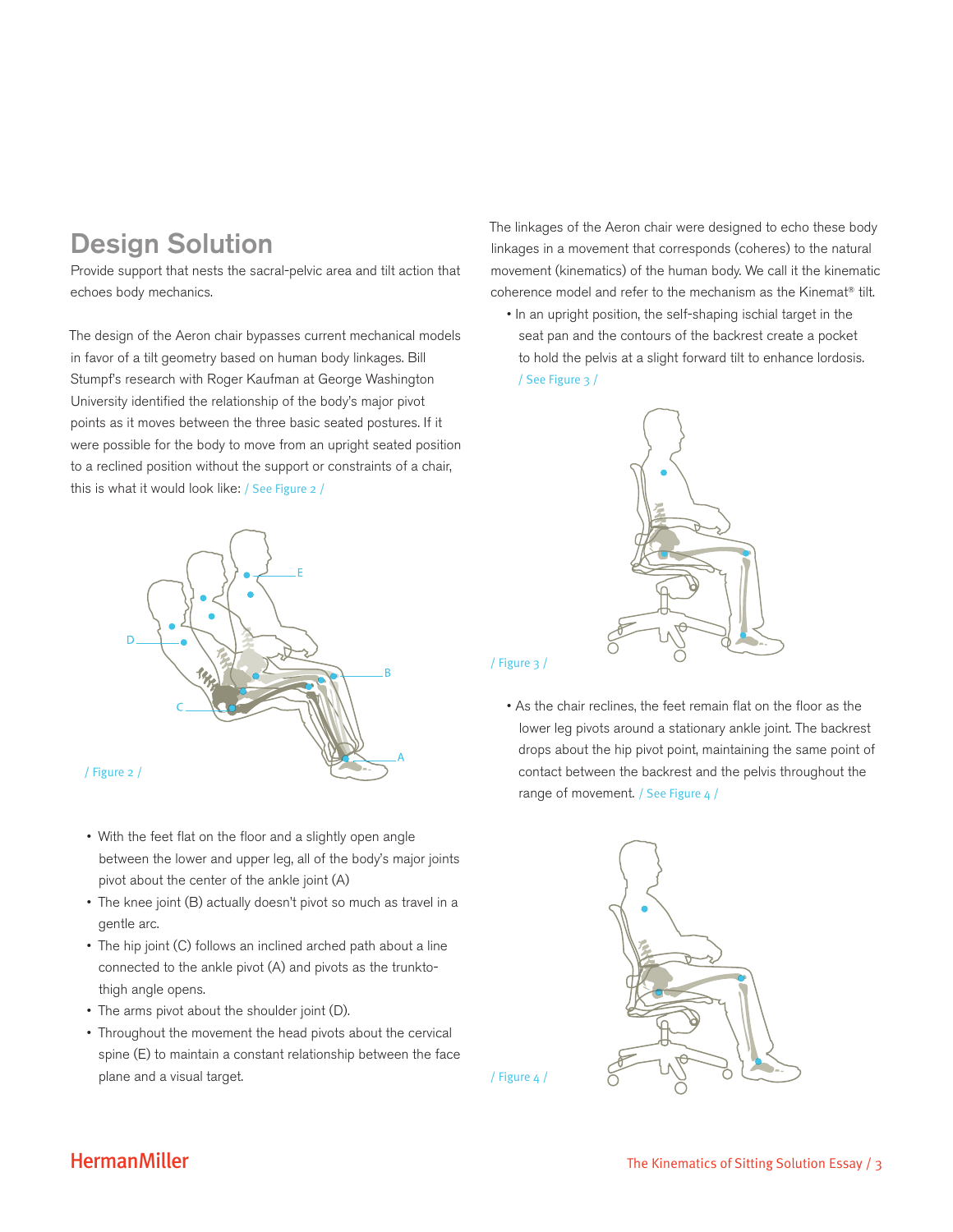• The seat pan drops about a pivot point in the ankle joint in a synchronous relationship to the backrest to maintain the pelvic pocket and preclude lumbar shear (in which the chair's lumbar support moves away from the sitter's lumbar region) in all tilt angle positions. Armrests move with the backrest to support the arms as they drop back in their natural rotation at the shoulder joint. / See Figure 5 /



#### / Figure 5 /

The Aeron chair supports the body's natural linkages at all points, in all positions. As the sitter moves from upright to reclined, the feet are not lifted from the floor, as in column-tilt chairs; the back support does not lose contact with the sitter's back, as it does in many synchronous tilt chairs; the arms do not slide back on the armrests, as they do in chairs that have armrests attached to the seat pan rather than the backrest. In the Aeron chair, the sitter pays no penalty—in terms of comfort, support, or effort expended to achieve the benefits of seated movement.